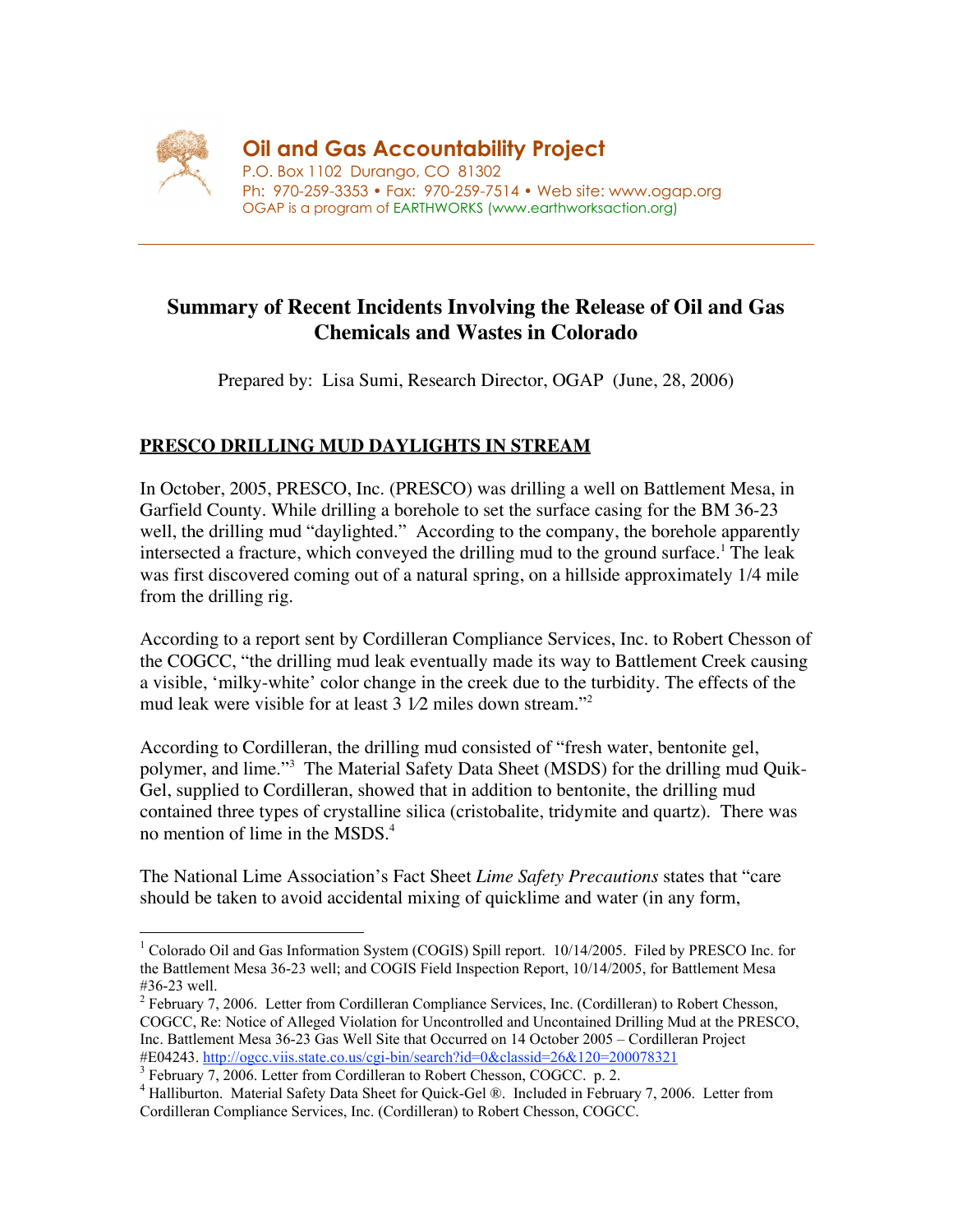including chemicals containing water of hydration) to avoid creating excessive heat. Heat released by this reaction can ignite combustible materials or cause thermal damage to property or person."5

The COGCC issued a notice of alleged violation (NOAV) on November 21, 2005, for an "unpermitted discharge of any fluids into water of the State." On the NOAV, the COGCC required the company to describe all operational changes Presco will implement on future drilling operations to mitigate uncontrolled release of E&P fluids from drillsites, including contingency plans to manage a release without resulting in an uncontrolled discharge into surface water of the State. $6\text{ }$  The COGCC case regarding this spill was closed on the same date.<sup>7</sup>

#### **KERR McGEE FRACKING FLUID AFFECTS SOIL AND IRRIGATION DITCH**

On October 4, 2005, a valve on a the wellhead of Cannon Land 7-35 well failed, resulting in the release of between 168-210 gallons of fluids that returned to the surface from an hydraulic fracturing operation. The fluid sprayed into the air and drifted offsite, primarily onto pasture land, resulting in a visible coating that was as much as 1/2 inch thick. $8$  The company estimated that 15-20 gallons of the fluid entered the Platteville Lateral irrigation ditch, which contained some standing water but was not flowing at the time that the fluids entered it.

The fracturing fluid contained Potassium Chloride (2%), as well as a surfactant (DWP-931, run at 1.5 gallons/1000 gallons of water), and friction reducer (DWP-601, run at 0.5 gallons/1000 gallons of water). DWP-931 contains a host of potentially toxic substances, including ethoxylated nonylphenol (15-40%); trimethylbenzene (3-7 %), light aromatic naphtha (3-13%); oxyalkylated phenolic resin (15-40%); ethylbenzene (0-2%); xylene (3-13 %); and isobutyl alcohol (10-30%).<sup>10</sup> DWP-601 contains 1-5% ethoxylated nonylphenol. $^{11}$ 

According to an Oct. 4, 2005 email from COGCC to the Water Quality Control Division of CDPHE, this spill/release "would be classified as non-significant."12

5 <sup>5</sup> National Lime Association. http://www.lime.org/faqs.html Fact Sheet *Lime Safety Precautions* http://www.lime.org/FactSafety12403.pdf (Accessed 05/26/2006)

 $6 \text{ COGIC}$ - NOAV Report.  $10/21/2005$ . Issued to Presco, Inc. for Battlement Mesa #36-23 well.

<sup>&</sup>lt;sup>7</sup> COGIC- NOAV Report. 10/21/2005. Issued to Presco, Inc. for Battlement Mesa #36-23 well.

<sup>&</sup>lt;sup>8</sup> Oct. 7, 2005. Letter from Paul Schneider, Kerr-McGee to Forrest Vaughn, Colorado Department of Public Health and Environment.

<sup>&</sup>lt;sup>9</sup> Letter from Paul Schneider, Kerr-McGee to Forrest Vaughn, Colorado Department of Public Health and Environment. Oct. 7, 2005.

<sup>&</sup>lt;sup>10</sup> Cal-frac Well Services Ltd. May 14, 2004. Material Safety Data Sheet for DWP-931 Fracturing fluid additive. Included in Oct. 7, 2005 letter from Kerr-McGee to CDPHE.

<sup>&</sup>lt;sup>11</sup> Cal-frac Well Services Ltd. Sept 19, 2002. Material Safety Data Sheet for DWP-601 Oilfield additive. Included in Oct. 7, 2005 letter from Kerr-McGee to CDPHE.

<sup>&</sup>lt;sup>12</sup> October 5, 2005. Email from Randall Ferguson, COGCC, to Jeffrey Coombe and BethAnne Williams. Electronic document in COGCC Remediation Project 3641.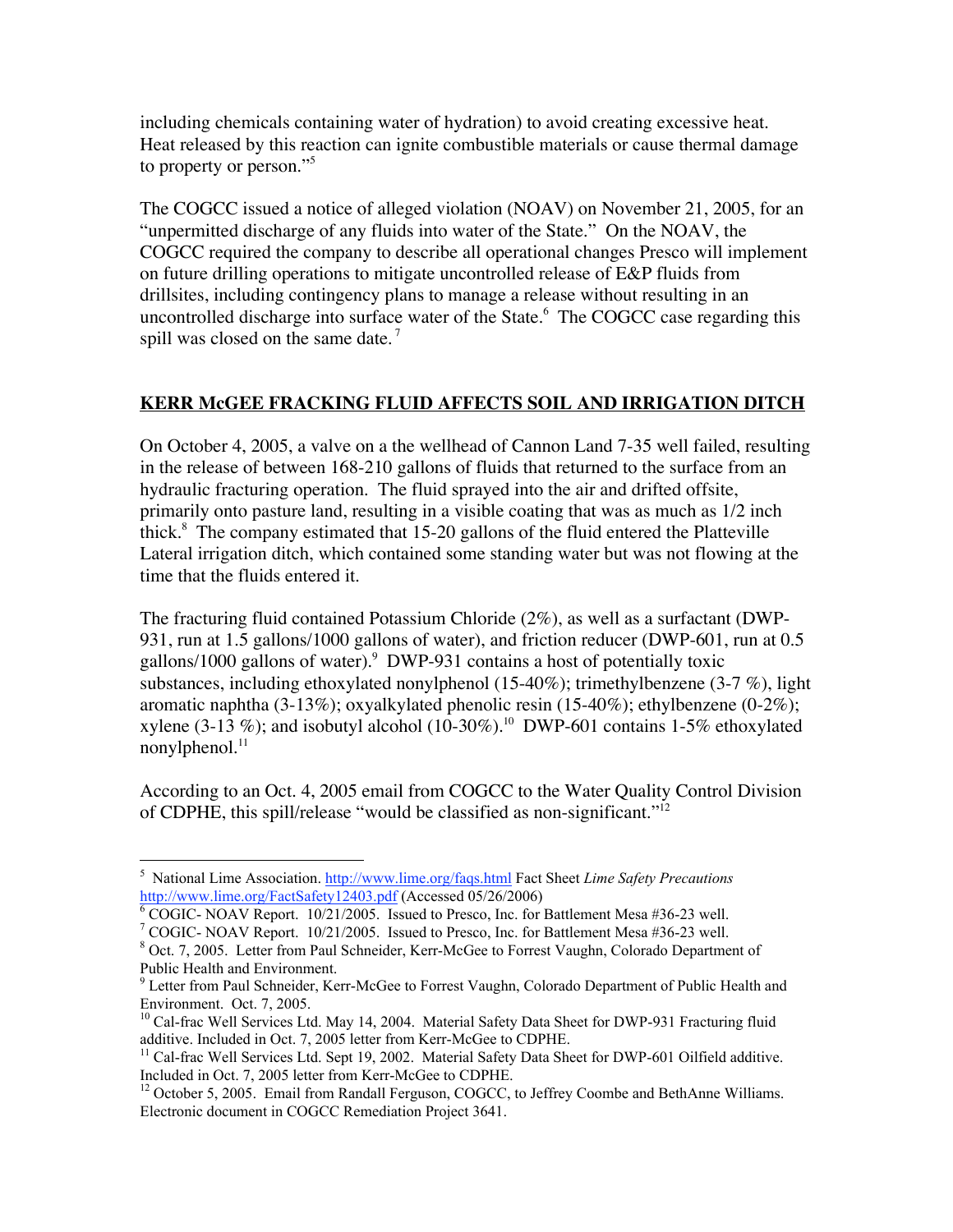### **MARALEX DRILLING FLUIDS IN DRINKING WATER**

On October 30, 2005, a landowner in La Plata county contacted COGCC regarding potential contamination of his water well. According the landowner, in response to his initial complaint he was told by COGCC staff that his water probably tasted bad because of changes to his water caused by an earthquake or the drought.<sup>13</sup>

An unlined drilling reserve pit for the Keegan Patrick 33-7-11 #2A well, which was operated by Maralex Resources, Inc., was located about 350 feet uphill from the affected water well. Based on water samples taken over a five month period, the agency finally concluded that "it appears that fluids from the unlined reserve pit infiltrated into the shallow groundwater, flowed downhill and impacted the  $\dots$  water well."<sup>14</sup>

The water quality samples from the landowner's well revealed elevated concentrations of calcium, chloride and total dissolved solids compared to neighboring water wells, and concentrations of chlorides that exceeded Colorado water quality standards.

According to data submitted by Maralex to the COGCC, calcium chloride,<sup>15</sup> potassium chloride and close to 20 other chemical products, like Halad- $344$ ,<sup>16</sup> were used during various phases of the company's drilling operation.

COGCC requested of Maralex copies of the MSDSs for the chemical additives and products used during their drilling operations. The request was made in December of 2005, and COGCC received the information a few months later.<sup>17</sup>

OGAP obtained copies of the MSDSs from COGCC.<sup>18</sup> The MSDSs revealed that many of the products contained chemicals known to be harmful to human health and the environment. For example, products contained ethoxylated nonylphenols,<sup>19</sup> 2-bromo-2nitropropane-1,3-diol,<sup>20</sup> acrylamide,<sup>21</sup> heavy aromatic petroleum naphtha<sup>22</sup> and

(http://www.northforkvalley.com/pdf/MSDS/LOSURF-300\_NONIONIC\_SURFACTANT.pdf), and in this MSDS the surfactant was identified at ethoxylated nonylphenol.

<sup>20</sup> Halliburton Transport Emergency Response Information (Road) for product BE-6 Microbiocide.

<sup>&</sup>lt;sup>13</sup> Personal communication between Dave Thomson and Lisa Sumi, OGAP. June 28, 2006.

<sup>&</sup>lt;sup>14</sup> Notice of Alleged Violation Report. 10/30/2005. Issued by COGCC to Maralex Resources Inc. COGIS document number 200085988. http://oil-gas.state.co.us/cogis/NOAVReport.asp?doc\_num=200085988<br><sup>15</sup> Sundry Notice, Form 4, submitted to COGCC by Maralex Resources Inc. Report of work completed on

Keegan Patrick 33-7-11 #2A well, 07/27/2005. (Halliburton Job Summary attached to Sundry notice).

<sup>&</sup>lt;sup>16</sup> Sundry Notice, Form 4, submitted to COGCC by Maralex Resources Inc. Report of work completed on Keegan Patrick 33-7-11 #2A 08/09/2005. Halliburton Job Summary attached. COGIC web site.

<sup>&</sup>lt;sup>17</sup> Pers. Communication between Steve Lindblom and Lisa Sumi. 06/16/2006.

<sup>&</sup>lt;sup>18</sup> Pers. Communication between Steve Lindblom and Lisa Sumi. 06/05/2006.

<sup>&</sup>lt;sup>19</sup> There was an unidentified "Surfactant" on the Material Safety Data Sheet for the product LOSURF-300 Non-Ionic Surfactant, which was provided by Maralex to COGCC (Halliburton MSDS (2001/58/EC) for LOSURF-300 Non-Ionic Surfactant. An MSDS for a Halliburton product called "LOSURF-300 Non-Ionic Surfactant" was obtained from the Gunnison Energy Web Site

<sup>&</sup>lt;sup>21</sup> MiSWACO MSDS for "Poly-Plus\*".

 $^{22}$  Halliburton MSDS (2001/58/ED) for SandWedge NT.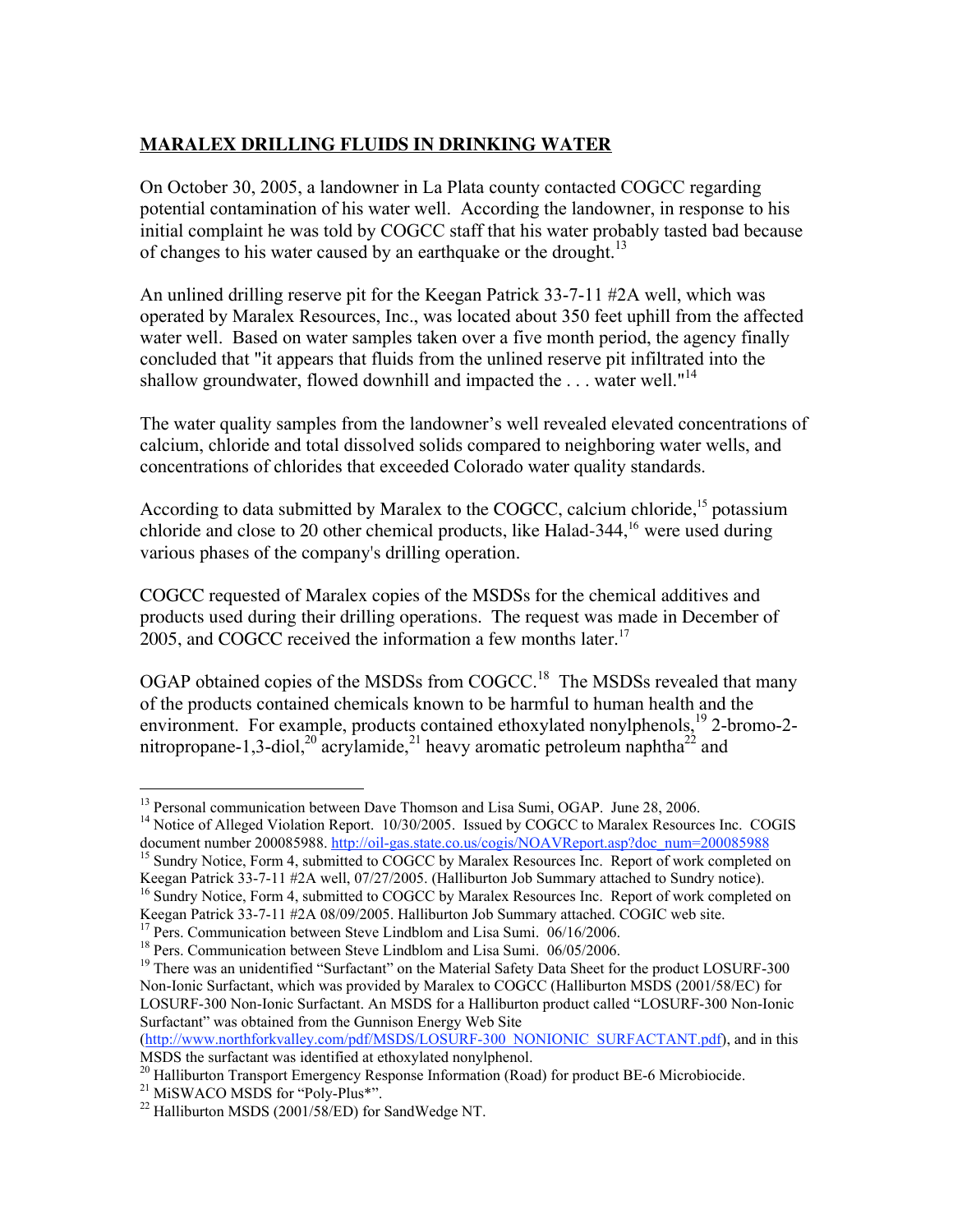dipropylene glycol monomethyl ether.<sup>23</sup> Additionally, hydrochloric and hydrofluoric acids were used at various stages during the drilling process.

At no time after receiving the MSDSs, did the COGCC require the company to sample specifically for any of the more complex organic chemical additives used during the drilling process (e.g., nonylphenols, polyacrylamides, etc.). The water quality sampling regime for consisted of the standard inorganic analysis (e.g., for salts, metals), and during the initial sampling period the company was required to sample for volatile organic compounds. $24$ 

The COGCC request for information did not result in the full disclosure of all chemical products used by Maralex in their drilling operations. MSDSs were not included for two Halliburton products, HAI-81M (only a Transportation Emergency Response Information sheet was submitted for this product; it did not contain specific chemical names) and Halad-344 (data submitted by the company to COGCC shows that this product was used during the drilling process).  $25$ 

Based on preliminary research into these two products, OGAP has found that they likely contain chemicals that are harmful to human health.

- HAI-81M is an acid inhibitor product from Halliburton. BJ Services, a competing company, has produced an acid inhibitor that it touts as being "greener" than HAI-81M. The BJ Services product, CI-27, "contains no nonyl phenol ethoxyolates, quaternaries, aromatic solvents or heavy metals. $"^{26}$
- Halad-344 may contain N,N-dimethylformamide, 2-acrylamido-2-methylpropane sulfonic acid;<sup>27</sup> acrylonitrile;<sup>28</sup> and N,N-dimethyl acrylamide.<sup>29</sup> Acrylonitrile is a recognized carcinogen, and suspected toxicant with respect to numerous physiological systems (respiratory, liver, immune, blood, etc.); and N,N-

<sup>&</sup>lt;sup>23</sup> Halliburton MSDS (2001/58/ED) for SandWedge NT.

<sup>&</sup>lt;sup>24</sup> Pers. Communication between Steve Lindblom and Lisa Sumi. 06/16/2006.

<sup>25</sup> Form 4, Sundry Notice, filed by Maralex. Received by COGCC September 1, 2005. Form can be downloaded from Colorado Oil and Gas Information System. http://ogcc.viis.state.co.us/cgibin/openobj.EXE?ID=8475504&DOCID=YDN5PAUHKNKR6XMZ&CLASSID=49

<sup>26</sup> BJ Services CI-27 Product Information.

http://www.bjservices.com/website/ps.nsf/8adf5662b6e4d0d486256a4800533ab3/601bdca5f72 e23a086256a64005c7743/\$FILE/ST-CI-27.pdf

<sup>27</sup> http://appft1.uspto.gov/netacgi/nph-

Parser?Sect1=PTO1&Sect2=HITOFF&d=PG01&p=1&u=%2Fnetahtml%2FPTO%2Fsrchnum.html &r=1&f=G&l=1&s1='20030159625'.PGNR.&OS=DN/20030159625&RS=DN/20030159625 28 http://appft1.uspto.gov/netacgi/nph-

Parser?Sect1=PTO2&Sect2=HITOFF&u=%2Fnetahtml%2FPTO%2Fsearch-

adv.html&r=2&p=1&f=G&l=50&d=PG01&S1=halad-344&OS=halad-344&RS=halad-344 29 http://appft1.uspto.gov/netacgi/nph-

Parser?Sect1=PTO2&Sect2=HITOFF&u=%2Fnetahtml%2FPTO%2Fsearch-

adv.html&r=4&p=1&f=G&l=50&d=PG01&S1=halad-344&OS=halad-344&RS=halad-344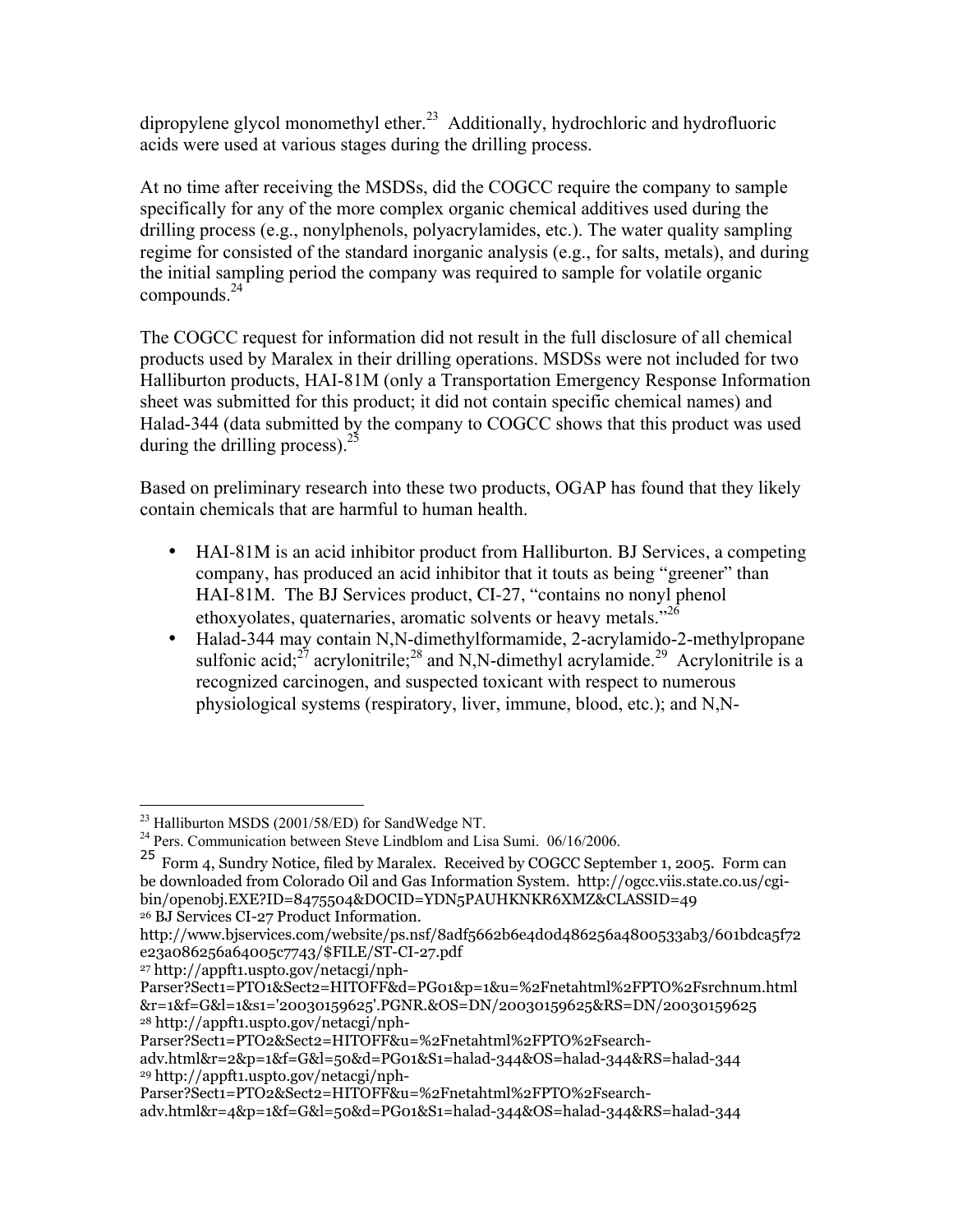dimethylformamide is also a suspected toxicant for many physiological systems (respiratory, skin, eyes, liver, cardiovascular, and several others).<sup>30</sup>

As of the end of June 29, 2006, the landowner says that his water still has a strange, metallic taste to it  $31$ 

#### BARRETT CONDENSATE AND FLOWBACK PRODUCTS IN AIR

#### Citizen Complaints

Between September and December, 2005, the COGCC documented 10 complaints from eight separate households related to odors emanating from wells being drilled and completed by Bill Barrett Corporation ("Barrett").

9/16/2005: Elizabeth Vath, Gayle Hartop and Teran Hughes complained separately to the COGCC about smoke/haze/odors from a nearby well pad. In the COGIS Complaint report for this incident, it is revealed that additional cementing work had to be done on a Barrett well, so pressure in the well was released. Typically, Barrett would sparge the accumulated gases through reserve pit fluid. In this case, however, because the pit was almost empty, the gases were vented directly to the atmosphere. There was no mention of any air quality monitoring occurring at the complainants' homes or at the well site.

9/22/2005: Oni Butterfly, a landowner living near Barrett's Louthan well, complained of fumes/odors that left her "gagging." The "stench" was so bad that she found it difficult to be at home, especially outside. $3$ 

10/18/2005: Dion and Debbie Enlow complained about odors from a Barrett wellpad upwind from their home. The pad had four wells that were undergoing completion/hydraulic fracturing. COGCC staff investigated and found flowback in one half of the unlined pit. The other side of the pit was "really dark and oily in appearance." The complaint report states that the "Enlow residence is down in a hollow, 1/4 miles or so from well-pad. Fumes and such can accumulate there. . . [Barrett is] trying to complete this loc[ation] ASAP."<sup>33</sup> According to Dion Enlow, he complained to the company that the smell was so bad that "I can't go outside and breathe." Enlow was not aware of either the company or any agencies actually sampling the air quality in response to his complaints. $34$ 

10/19/2005: Oni Butterfly filed another complaint about the odors from the Barrett wells. There had recently been a problem with a nearby well location, and with tanks

<sup>&</sup>lt;sup>30</sup> Scorecard. Acrylonitrile (CAS 107-13-1) and N,N-dimethylformamide (CAS 68-12-2). http://www.scorecard.org/chemical-profiles/

<sup>&</sup>lt;sup>31</sup> Personal communication between Dave Thomson and Lisa Sumi. June 28, 2006.

<sup>&</sup>lt;sup>32</sup> COGIS Complaint Report. Complaint date 9/22/2005. Document number 200081430.

<sup>&</sup>lt;sup>33</sup> COGIS Complaint Report. Complalint date 10/18/2005. Document number 200082039.

<sup>&</sup>lt;sup>34</sup> Pers. Communication between Dion Enslow and Lisa Sumi. 06/06/2006.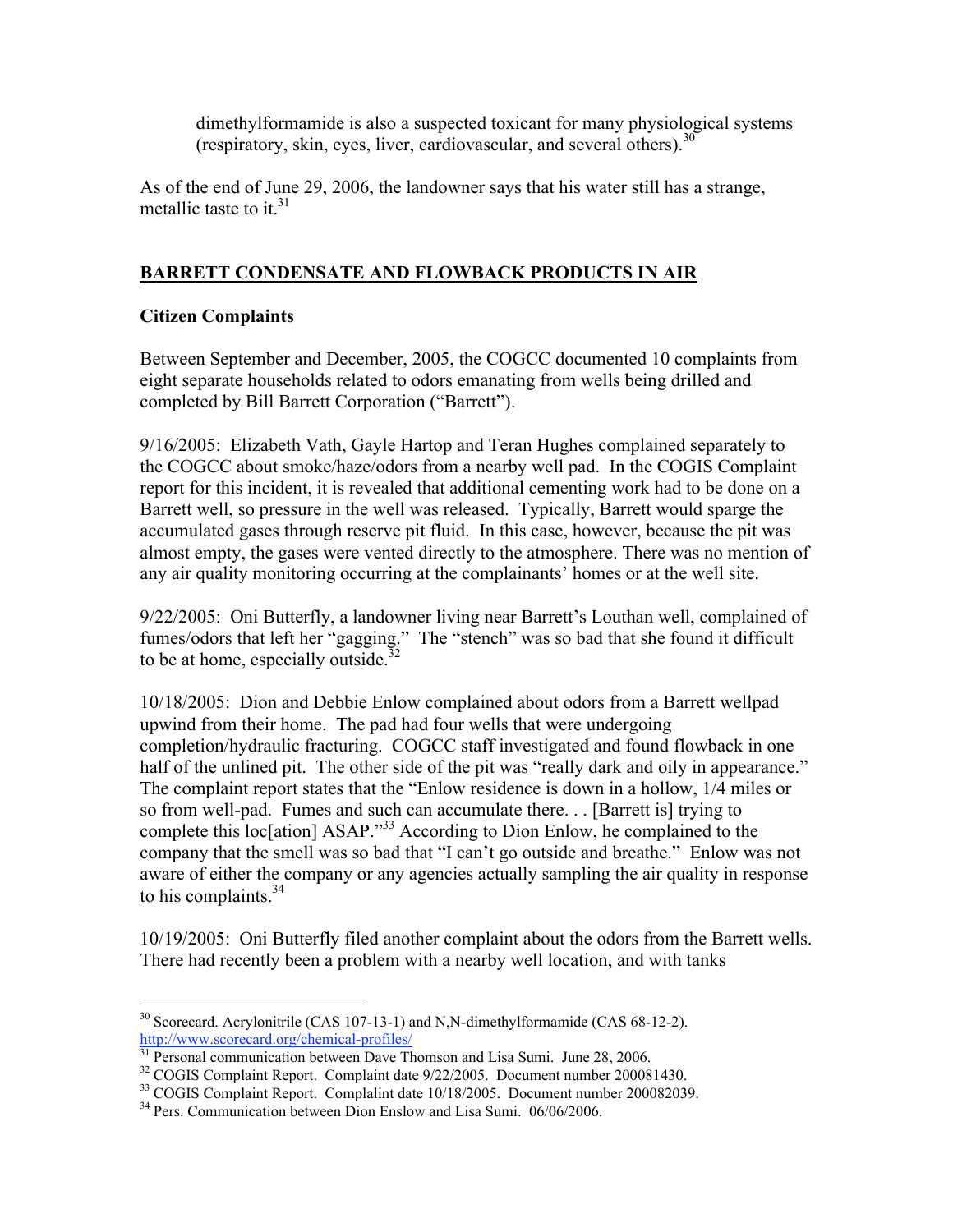overflowing.<sup>35</sup> According to the COGCC Complaint report on this incident,<sup>36</sup> Garfield county environment staff would install monitoring equipment at her house to take a monthly air quality reading, and leave a Suma air sampler to that Ms. Butterfly could take an air sample when the odors were especially bad. This is the only example, in these COGCC complaints, of air samples being taken in response to odors from Barrett pits.

10/25:2006: COGCC was called by the Enslow family, who related that odors were so severe that they could not remain outside to cook on their grill. Debbie Enslow also said that she and her husband were "not prone to headaches but have been getting them due to pit odor/vapors," and that they were also "feeling rundown and listless." Jay Krabacher of COGCC and a Barrett representative went to the Enslow residence and according to Krabacher, "we all could smell intermittent (but persistent) odors." Krabacher investigated options for mitigating pit odors, and was told that "Schumberger and BJ [Services] have 'industrial strength' powdered bleach which, when added to the pit fluid, is pumped and circulated. . . works quickly." Krabacher visited the Wilson pad near the Enslows and stuck a finger in the pit; in the complaint report he notes that "there was a slight condensate odor – which could be detected on my finger hours later."<sup>37</sup>

11/1/2005: Sherry Tardiff contacted the COGCC regarding "nauseating odors from Anchondo pad." COGCC staff, Jay Krabacher, went to the location to "sniff around," and detected a "slight odor." He was told by a Barrett employee that Anchondo was a "real active well," and that during the day the gas was being vented under the pit surface to a tank. Krabacher also reports that that hot flowback water "becomes very steamy upon hitting surface, and there was some odor."<sup>38</sup>

11/1/2005: Dion Enslow reported "a large cloud of steam/vapor" extending for approximately 1/4 mile from the Wilson pad, which was undergoing a workover prior to hydraulic fracturing. The Enslows were "somewhat apprehensive of the contents of the cloud. The crew foreman speculated that the steam cloud could be the result of hot (170 - 190º F) produced water hitting the cold air, which sounded "reasonable" to Krabacher and the Enslows. There was no investigation into what compounds might be volatilizing when the hot produced water hit the surface.

11/15/2005: The Enslows left a message for COGCC at 5:30 in the morning, stating that "odor worse than it's been." Enslow had gone up to the Wilson pad location and had observed "gnarly/oily" fluid in the pit. Barrett had just completed its final hydraulic fracturing flowback operation at that site. The well had been hydraulic fractured with "slickwater,"<sup>39</sup> which according to Jennifer Miskimins of the Colorado School of Mines, may contain chemicals such as "a friction reducer, surfactants, and clay stabilizers."<sup>40</sup> Jay

35 COGIS Complaint Report. Complaint date 10/19/2005. Document number 200081429. <sup>36</sup> *ibid.* 

 $37 \overline{{\rm COGIS}}$  Complaint Report. Complaint date 10/25/2005. Document number 200082049.

<sup>38</sup> COGIS Complaint Report. Complaint date 11/1/2005. Document number 200081427.

<sup>&</sup>lt;sup>39</sup> COGCC Form 5A. Complete interval report filed by Bill Barrett Corporation for the Wilson 33D-23-692 well. Processed 12/20/05. Document number 01526602

<sup>&</sup>lt;sup>40</sup> Petroleum Technology Transfer Council of the Rockies Newsletter. 2003. Vol.6;4. J. Miskimins. "Slickwater Fracs." http://www.mines.edu/Research/PTTC/newsletters/volume%206/v6n4p2.html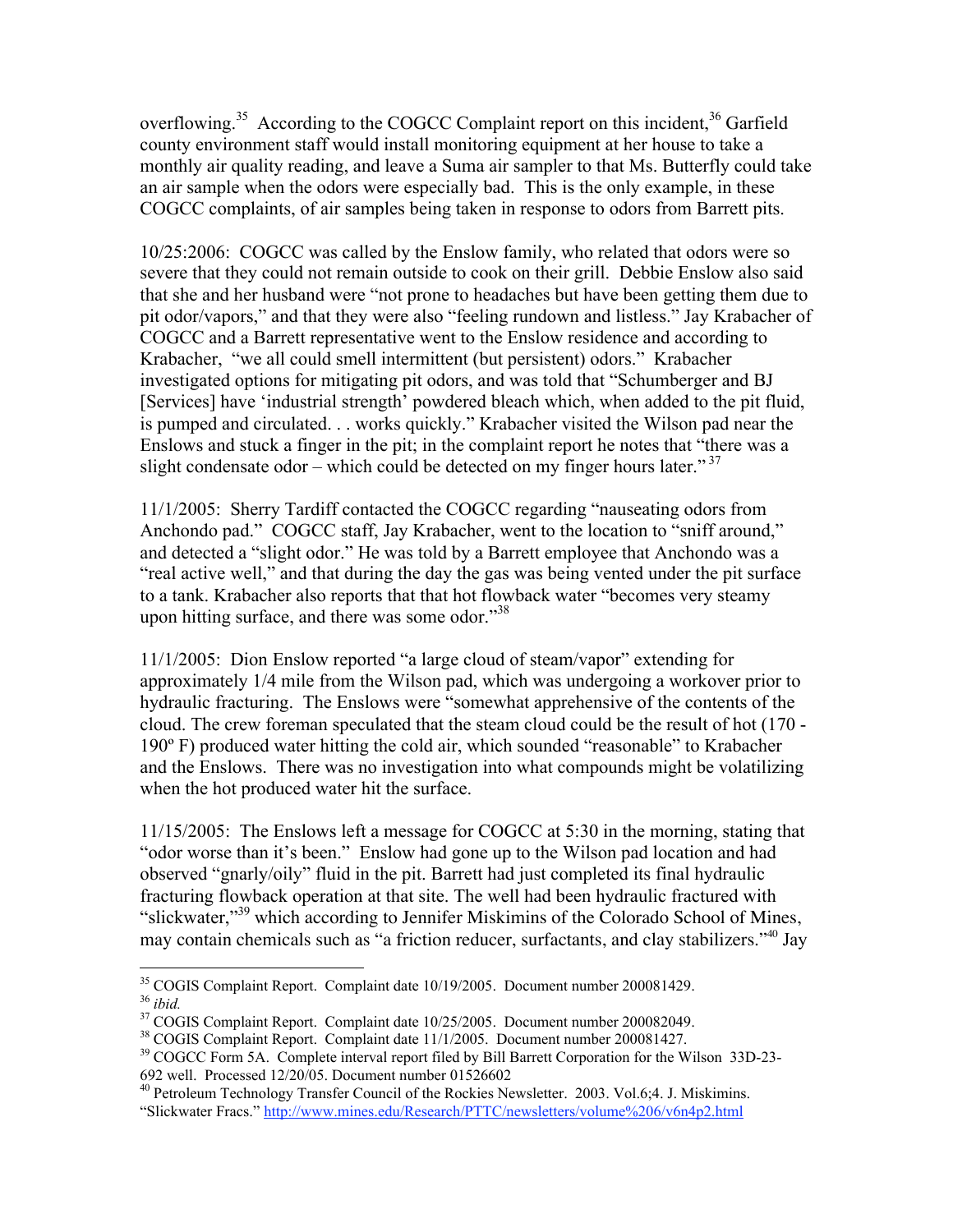Krabacher of COGCC noticed a "slight odor" at the Wilson well pad, and was assured by the company that the location would be completed and pit reclamation would begin soon thereafter. Enslow reports that the flow-tester working for Barrett assured him that if the Enslows had any problem he'd "take care of it."<sup>41</sup>

11/21/2005: Oni Butterfly contacted the COGCC several times to complain about odors from area wells. Ms. Butterfly asked about the "stuff" on the surface of the Louthan pit, and was given the "guar gum tutorial" by Jay Krabacker. She was told that the stuff on pit surfaces is "mostly environmentally benign," although sometimes "odiferous."

12/05/2006 – 12/29/06: Ms. Butterfly called the COGCC to complaint about "a different sort of stench, still very bad." The next day she called again, referring to it as a "benzene smell." She asked that the COGCC try to procure a full-time, outdoor air-monitoring device and an air pollution control device for the inside of her house. On the  $29<sup>th</sup>$  of December, Ms. Butterfly called COGCC again, to report a strong odor experienced at 4:30 that morning. On December 30, Butterfly was informed by Garfield County that an air quality sample had been taken on Chipperfield Lane, which was fairly close to the Laughlin Pit, on October 25, 2005.<sup>42</sup> Results from the sampling showed that benzene and xylenes exceeded the U.S. Environmental Protection Agency's "non-cancer risk levels" for these compounds – at 67  $\mu$ g/m3, benzene was present at more than double the risk level. Other detectable compounds included acetone, toluene and ethylbenzene.

#### Notices of Alleged Violation (NOAVs)

Between October 18 and December 28, 2005, Barrett was issued nine NOAVs. The violations included transporting condensate wastes offsite without a permit; burning wastes at a site not authorized as a waste disposal site; allowing fluids to fill pits above allowable levels; not reporting the spill of "frac flowback" fluid outside of a pit; and not removing condensate from the pit within 24 hours. Some well sites received a couple of NOAVs during this time period.

In one of the COGCC NOAV reports, it was documented that a Barrett employee said he was unaware that he was violating a COGCC rule by filling the pit too full.<sup>43</sup>

#### Burning the Condensate

One case, in particular, should be highlighted for its air quality issues. On or within a few days of December 24, 2005, condensate from a Barrett owned well was transported to the Werner 44A-23-692 well site and burned. According to COGCC rules, operators are not allowed to haul condensate from one pit to another for disposal purposes without a permit. Barrett had not obtained a permit to use the Werner site as a centralized

41 COGIS Complaint Report. Complaint date 11/15/2005. Document number 200082058.

<sup>&</sup>lt;sup>42</sup> Letter and air quality test results sent from Garfield County to Oni Butterfly. 12/30/2005.

<sup>43</sup> COGCC NOAV Report. 12/12/2005. Document 200080875.